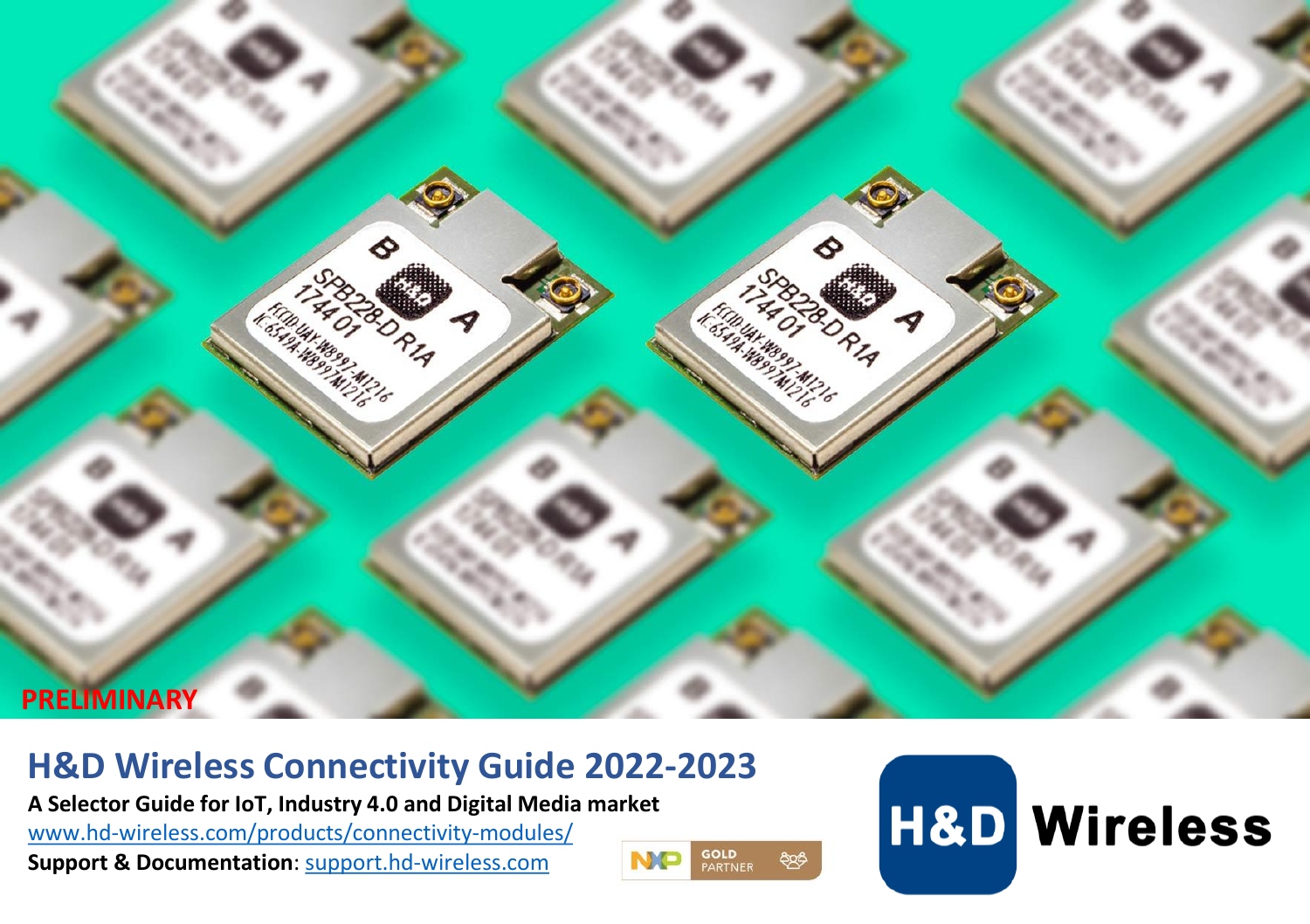# **Summary: H&D Wireless Connectivity Guide 2022-2023**

|                       | <b>.G</b>                      |                                                                                                    | $\Xi$ 6                                                   |                                   |                                  |
|-----------------------|--------------------------------|----------------------------------------------------------------------------------------------------|-----------------------------------------------------------|-----------------------------------|----------------------------------|
| Module part#          | <b>SPB620</b>                  | <b>SPB437</b>                                                                                      | <b>SPB611</b>                                             | <b>SPB209</b>                     | <b>SPB438</b>                    |
| Data rates            | Up to 1.6 Gbps                 | Up to 1.6 Gbps                                                                                     | Up to 600Mbps                                             | Up to 433 Mbps                    | Up to 600Mbps                    |
| Wi-Fi                 |                                | 802.11ax/ac/a/b/g/n 2.4 and 5GHz 802.11ax/ac/a/b/g/n 2.4 and 5GHz 802.11ax/ac/a/b/g/n 2.4 and 5GHz |                                                           | $a/b/g/n/ac$ 2.4 and 5GHz         | 802.11ax/ac/a/b/g/n 2.4 and 5GHz |
|                       | 2x2 MU-MIMO                    | 2x2 MU-MIMO                                                                                        | 1x1 MU-MIMO                                               | Bluetooth 4.2 Classic and BLE     | 1x1 MU-MIMO                      |
| Bluetooth             | Bluetooth 5.3                  | Bluetooth 5.3                                                                                      | Bluetooth 5                                               | yes                               | Bluetooth 5                      |
| Dual band             | yes                            | yes                                                                                                | yes                                                       | ves                               | yes                              |
| Dual mode             | yes                            | yes                                                                                                | yes                                                       | 14x14mm, 14x21mm w onboard anives |                                  |
| Format                | 16x20mm, external antenna      | M.2 2230 MODULE, 22x30mm                                                                           | 14x14mm, 14x21mm w. onboard ant. LTE filter, with antenna |                                   | M.2 2230 MODULE, 22x30mm         |
| <b>Operating Temp</b> | Industrial: -40 to +85 °C      | Industrial: -40 to +85 °C                                                                          | Industrial: -40 to +85 °C                                 | Industrial: -40 to +85 °C         | Industrial: -40 to +85 °C        |
| 1/F                   | PCIe, 4-bit SDIO 3.0, HS-UART, | PCIe, 4-bit SDIO 3.0, HS-UART,                                                                     | PCIe, 4-bit SDIO 3.0, HS-UART,                            | SDIO 3.0, HS UART, PCM            | PCIe, 4-bit SDIO 3.0, HS-UART,   |
| <b>EVK</b>            | <b>HDA620</b>                  | <b>HDA437</b>                                                                                      | <b>HDA611</b>                                             | <b>HDA209</b>                     | HDA438 incl antennas             |
| Samples available     | June/2022                      | June/2022                                                                                          | Q4/2022                                                   | Yes                               | Q4/2022                          |

|                       | 55                                                                  |                                | -4                                          |                              |
|-----------------------|---------------------------------------------------------------------|--------------------------------|---------------------------------------------|------------------------------|
| Module part#          | <b>SPB228</b>                                                       | <b>SPB432</b>                  | <b>SPB229</b>                               | <b>HDG229</b>                |
| Data rates            | Up to 800Mbps                                                       | Up to 800Mbps                  | Up to 150Mbps                               | Up to 150Mbps                |
| Wi-Fi                 | 802.11 a/b/g/n/ac 2.4 and 5GHz                                      | 802.11 a/b/g/n/ac 2.4 and 5GHz | 802.11 a/b/g/n/ 2.4 and 5GHz                | 802.11 a/b/g/n/ 2.4 and 5GHz |
|                       | 2x2 Wave2 MU-MIMO                                                   | 2x2 Wave2 MU-MIMO              | Bluetooth 5 Classic and BLE                 | Bluetooth 5 Classic and BLE  |
| Bluetooth             | Bluetooth 5 Classic and BLE                                         | Bluetooth 5 Classic and BLE    | yes                                         | yes                          |
| Dual band             | yes                                                                 | ves                            | M2 12x16mm standard size solderdown pin yes |                              |
| Dual mode             | yes                                                                 | ves                            | yes                                         | 8x8mm with integrated shield |
| Format                | Industrial: -40 to +85 °C                                           | Industrial: -40 to +85 °C      | Industrial: -40 to +85 °C                   | Industrial: -40 to +85 °C    |
| <b>Operating Temp</b> | M.2 12x16mm solder down standard M.2 2230 MODULE, 22x30mm           |                                | SDIO 3.0, UART, PCM                         | SDIO 3.0, UART, PCM          |
| I/F                   | PCIe 3.0, USB 3.0, SDIO 3.0, UART, PCIPCIe, SDIO and USB Interfaces |                                | <b>HDA229</b>                               | <b>HDA229</b>                |
| <b>EVK</b>            | <b>HDA228</b>                                                       | <b>HDA228</b>                  | MOQ: 100K                                   | MOQ: 100K                    |
| Samples available Yes |                                                                     | Yes                            | contact sales@hd-wireless.se                | contact sales@hd-wireless.se |

For order options and data sheets please contact: [sales@hd-wireless.se](mailto:sales@hd-wireless.se) and visit [support.hd-wireless.com](http://docker.hd-wireless.com/Support/WebHome)

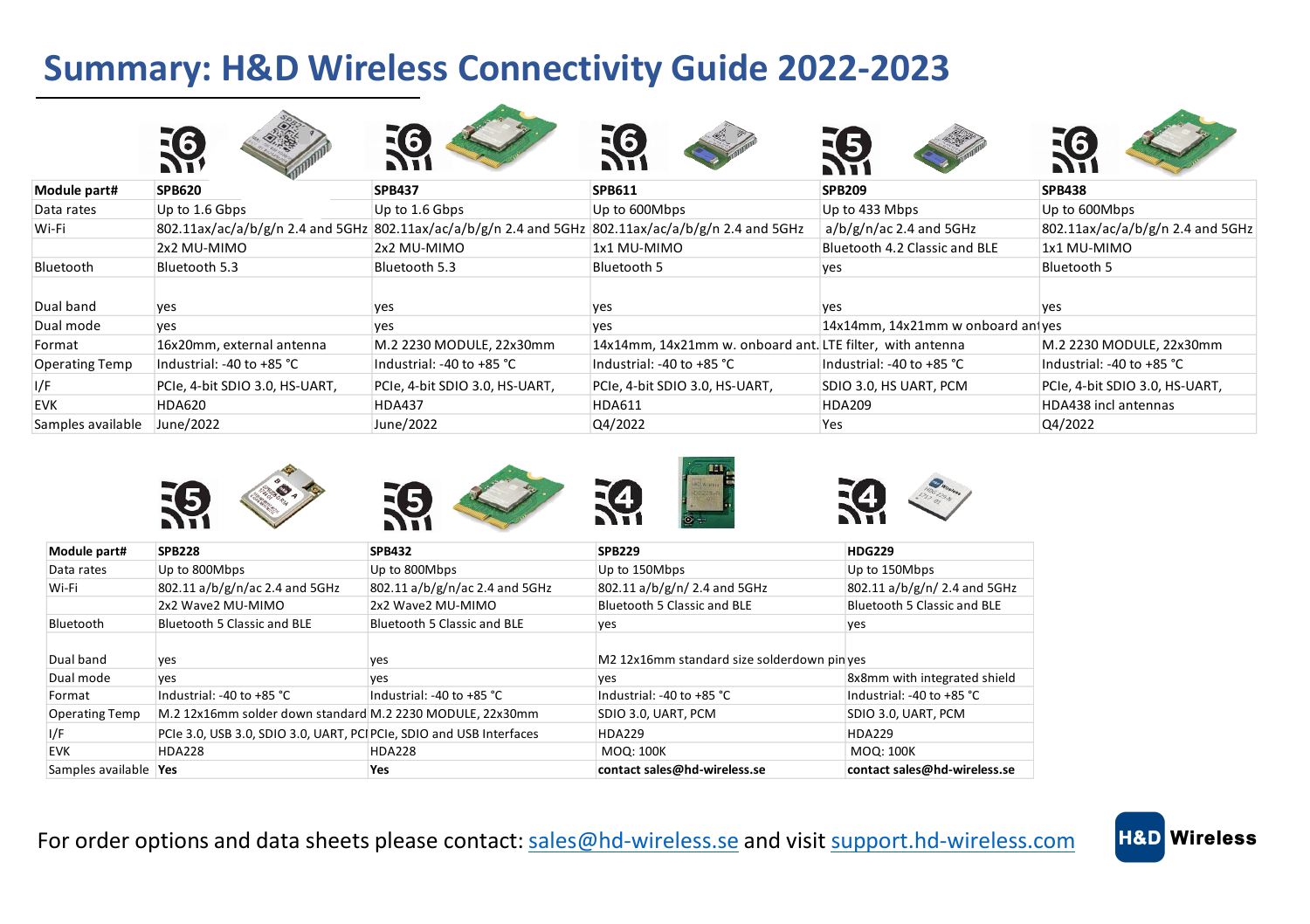

#### **SPB620 WiFi6 2x2 concurrent dual Wi-Fi module**

| <b>Module</b>         | <b>SPB620</b>                    |
|-----------------------|----------------------------------|
| Data rates            | Up to 1.6 Gbps                   |
| Wi-Fi                 | 802.11ax/ac/a/b/g/n 2.4 and 5GHz |
|                       | 2x2 MU-MIMO                      |
| <b>Bluetooth</b>      | Bluetooth 5.3                    |
| <b>Dual band</b>      | yes                              |
| Dual mode             | ves                              |
| Format                | 16x20mm, external antenna        |
| <b>Operating Temp</b> | Industrial: -40 to $+85$ °C      |
| l/F                   | PCIe, 4-bit SDIO 3.0, HS-UART,   |
| <b>EVK</b>            | <b>HDA620</b>                    |
| Samples available     | June/2022                        |



#### **SPB437 WiFi6 2x2 concurrent dual Wi-Fi module**

| <b>Module</b>         | <b>SPB437</b>                       |
|-----------------------|-------------------------------------|
| Data rates            | Up to 1.6 Gbps                      |
| Wi-Fi                 | 802.11ax/ac/a/b/g/n 2.4 and 5GHz    |
|                       | 2x2 MU-MIMO                         |
| <b>Bluetooth</b>      | Bluetooth 5.3                       |
| Dual band             | <b>ves</b>                          |
| Dual mode             | <b>ves</b>                          |
| Format                | M.2 2230 MODULE, 22x30mm            |
| <b>Operating Temp</b> | Industrial: -40 to +85 $^{\circ}$ C |
| 1/F                   | PCIe, 4-bit SDIO 3.0, HS-UART,      |
| <b>EVK</b>            | <b>HDA437</b>                       |
| Samples available     | June/2022                           |
|                       |                                     |

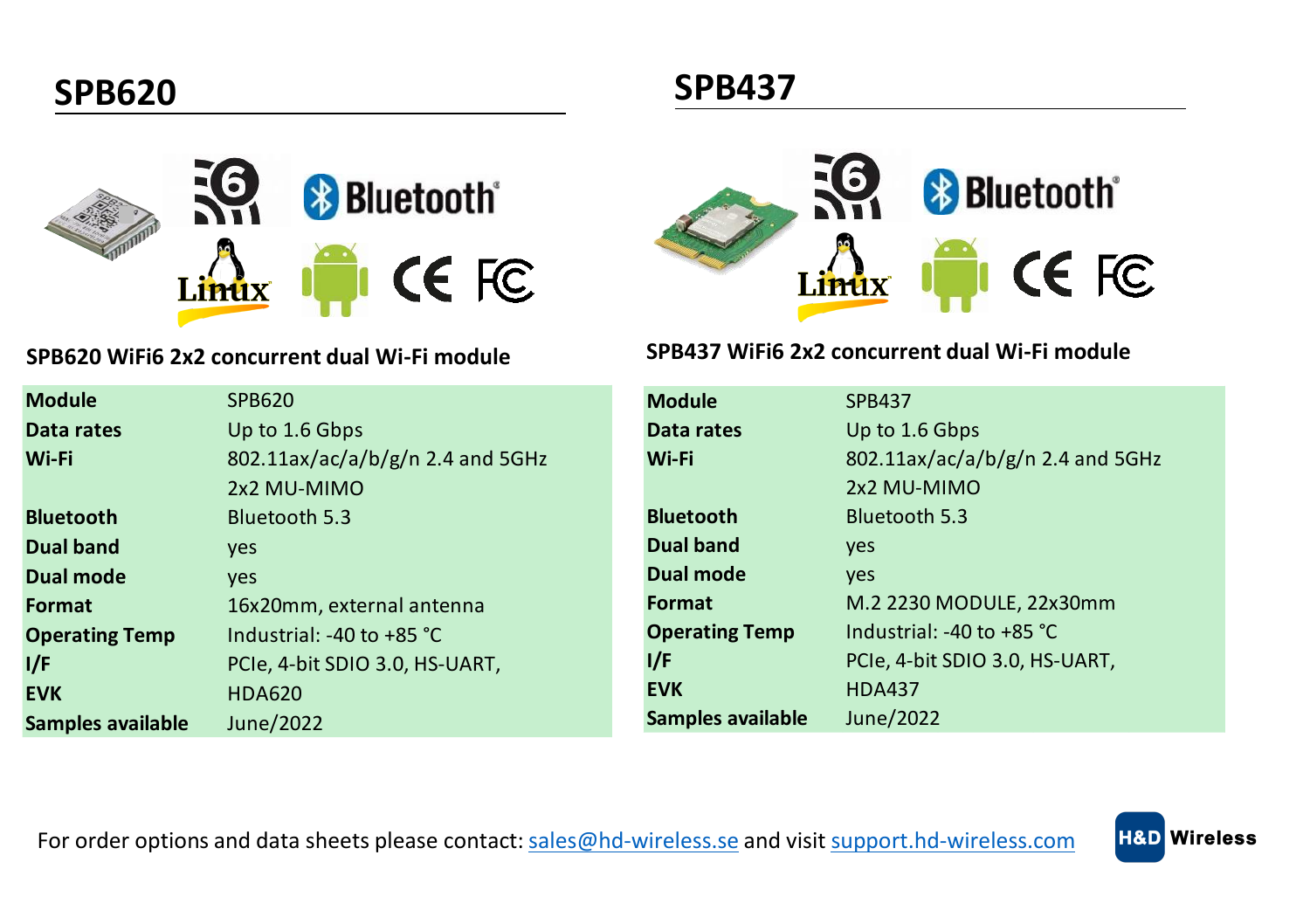

### SPB611 WiFi6 1x1 module / PCIe, SDIO Interface

| <b>Module</b>         | SPB611                              |
|-----------------------|-------------------------------------|
| Data rates            | Up to 600Mbps                       |
| Wi-Fi                 | 802.11ax/ac/a/b/g/n 2.4 and 5GHz    |
|                       | 1x1 MU-MIMO                         |
| <b>Bluetooth</b>      | Bluetooth 5                         |
| <b>Dual band</b>      | yes                                 |
| <b>Dual mode</b>      | <b>ves</b>                          |
| Format                | 14x14mm, 14x21mm w. onboard antenna |
| <b>Operating Temp</b> | Industrial: $-40$ to $+85$ °C       |
| l/F                   | PCIe, 4-bit SDIO 3.0, HS-UART,      |
| <b>EVK</b>            | <b>HDA611</b>                       |
| Samples available     | Q4/2022                             |

# **& Bluetooth**<sup>®</sup> CE FC Linux

**SPB209** 

#### SPB209 WiFi5 1x1 module / SDIO Interface

| <b>Module</b>          | <b>SPB209</b>                      |
|------------------------|------------------------------------|
| Data rates             | Up to 433 Mbps                     |
| Wi-Fi                  | $a/b/g/n/ac$ 2.4 and 5GHz          |
| <b>Bluetooth</b>       | Bluetooth 4.2 Classic and BLF      |
| Dual band              | yes                                |
| Dual mode              | <b>ves</b>                         |
| Format                 | 14x14mm, 14x21mm w onboard antenna |
| <b>Options</b>         | LTE filter, with antenna           |
| <b>Operating Temp</b>  | Industrial: $-40$ to $+85$ °C      |
| 1/F                    | SDIO 3.0, HS UART, PCM             |
| <b>EVK</b>             | <b>HDA209</b>                      |
| <b>Mass production</b> | Yes                                |

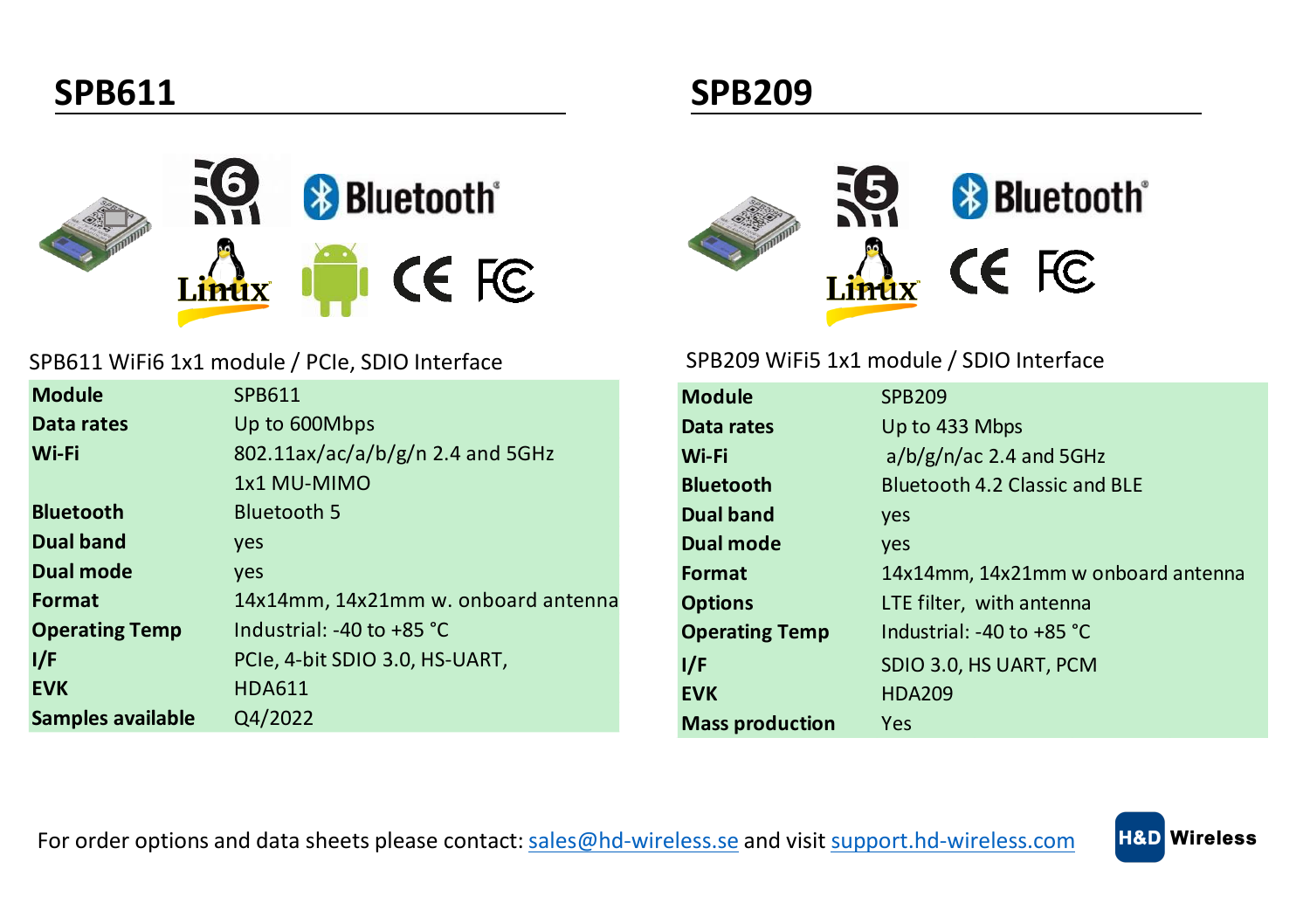

SPB438 WiFi6 1x1 module / PCIe, SDIO Interface

| <b>Module</b>         | <b>SPB438</b>      |                                |                                  |
|-----------------------|--------------------|--------------------------------|----------------------------------|
| Data rates            | Up to              | 600Mbps                        |                                  |
| Wi-Fi                 |                    |                                | 802.11ax/ac/a/b/g/n 2.4 and 5GHz |
|                       |                    | 1x1 MU-MIMO                    |                                  |
| <b>Bluetooth</b>      | <b>Bluetooth 5</b> |                                |                                  |
| <b>Dual band</b>      | ves                |                                |                                  |
| Dual mode             | ves                |                                |                                  |
| Format                |                    | M.2 2230 MODULE, 22x30mm       |                                  |
| <b>Operating Temp</b> |                    | Industrial: $-40$ to $+85$ °C  |                                  |
| l/F                   |                    | PCIe, 4-bit SDIO 3.0, HS-UART, |                                  |
| <b>EVK</b>            |                    | <b>HDA438</b> incl antennas    |                                  |
| Samples available     | Q4/2022            |                                |                                  |

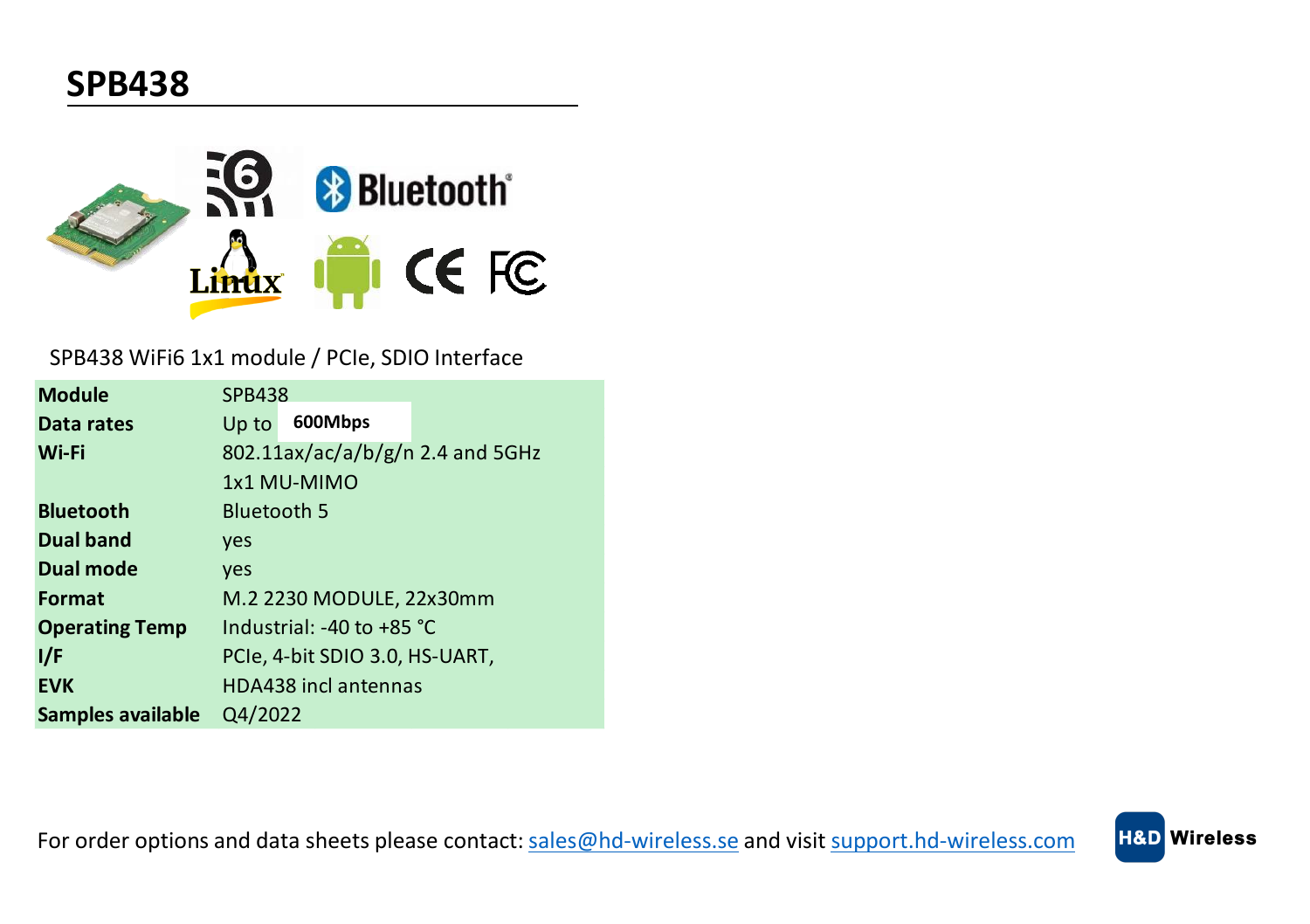

| <b>SPB228</b>                                  |
|------------------------------------------------|
| Up to 800Mbps                                  |
| 802.11 $a/b/g/n/ac$ 2.4 and 5GHz               |
| 2x2 Wave2 MU-MIMO                              |
| <b>Bluetooth 5 Classic and BLE</b>             |
| <b>ves</b>                                     |
| ves                                            |
| Industrial: $-40$ to $+85$ °C                  |
| M.2 12x16mm solder down standard pining format |
| PCIe 3.0, USB 3.0, SDIO 3.0, UART, PCM         |
| <b>HDA228</b>                                  |
| Yes                                            |
|                                                |

## **SPB432**



### SPB228 WiFi5 2x2 module / PCIe / SDIO / USB Interface SPB432 WiFi5 2x2 M.2 card / PCIe / SDIO / USB Interface

| <b>Module</b>          | <b>SPB432</b>                  |
|------------------------|--------------------------------|
| Data rates             | Up to 800Mbps                  |
| Wi-Fi                  | 802.11 a/b/g/n/ac 2.4 and 5GHz |
|                        | 2x2 Wave2 MU-MIMO              |
| <b>Bluetooth</b>       | Bluetooth 5 Classic and BLF    |
| Dual band              | yes                            |
| Dual mode              | <b>ves</b>                     |
| <b>Operating Temp</b>  | Industrial: $-40$ to $+85$ °C  |
| Format                 | M.2 2230 MODULE, 22x30mm       |
| 1/F                    | PCIe, SDIO and USB Interfaces  |
| <b>EVK</b>             | <b>HDA228</b>                  |
| <b>Mass production</b> | Yes                            |